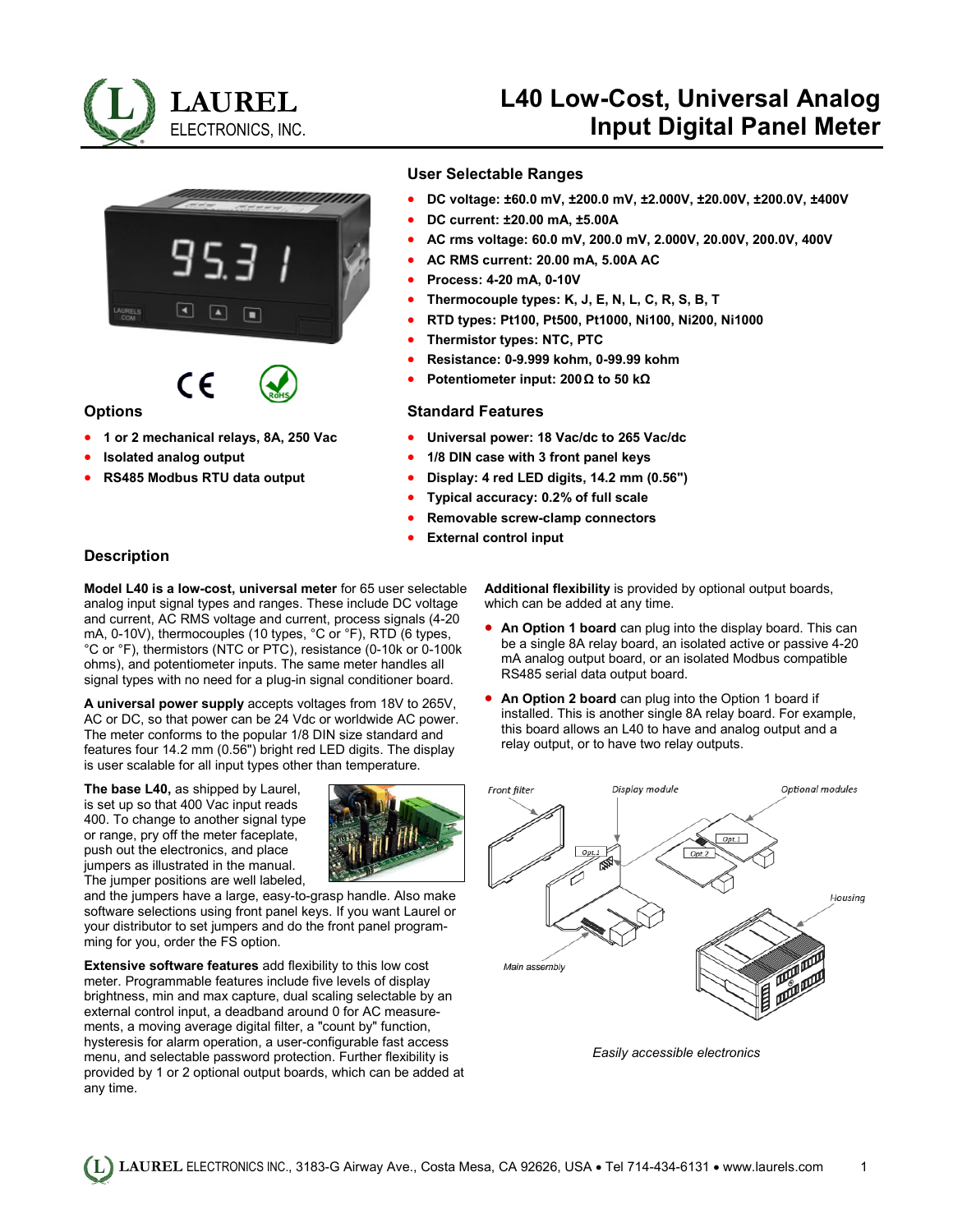## **Specifications**

## **DC Voltage & Current**

| Range         | <b>Resolution</b> | <b>Input Resistance</b> | <b>Max Signal</b> | <b>Accuracy</b> |
|---------------|-------------------|-------------------------|-------------------|-----------------|
| $±60.0$ mVdc  | $0.1$ mV          | 1 M $\Omega$            | $1000$ mVdc       | $< 0.25\%$ FS   |
| $±200.0$ mVdc | $0.1$ mV          | 10 k $\Omega$           | $1000$ mVdc       | $< 0.20\%$ FS   |
| $±2.000$ Vdc  | $1 \text{ mV}$    | 100 $k\Omega$           | $10$ Vdc          | $< 0.20\%$ FS   |
| $±20.00$ Vdc  | 0.01V             | 1 M $\Omega$            | 100 Vdc           | $< 0.20\%$ FS   |
| $±200.0$ Vdc  | 0.1V              | 12 M $\Omega$           | 400 Vdc           | $< 0.20\%$ FS   |
| $±400$ Vdc    | 1 <sub>V</sub>    | 12 M $\Omega$           | 600 Vdc           | $< 0.25\%$ FS   |
| $±20.00$ mAdc | $0.01 \text{ mA}$ | 4.7 m $\Omega$          | 1000 mAdc         | $< 0.15\%$ FS   |
| $±5.00$ Adc   | 10 mA             | $20 \text{ m}\Omega$    | 7 Adc max, 7 sec  | $< 0.25%$ FS    |

## **AC RMS Voltage & Current**

| Range      | <b>Resolution</b> | <b>Input Resistance</b> | <b>Max Signal</b> | <b>Accuracy</b> |
|------------|-------------------|-------------------------|-------------------|-----------------|
| 60.0 mVac  | $0.1$ mV          | 1 M $\Omega$            | 1000 mVac         | $< 0.3\%$ FS    |
| 200.0 mVac | $0.1$ mV          | 10 k $\Omega$           | 1000 mVac         | $< 0.3\%$ FS    |
| 2.000 Vac  | $1 \text{ mV}$    | 100 k $\Omega$          | 10 Vac            | $< 0.3\%$ FS    |
| 20.00 Vac  | 0.01V             | 1 MΩ                    | 100 Vac           | $< 0.3\%$ FS    |
| 200.0 Vac  | 0.1V              | 12 M $\Omega$           | 400 Vac           | $< 0.3\%$ FS    |
| 400 Vac    | 1 V               | 12 M $\Omega$           | 600 Vac           | $< 0.3\%$ FS    |
| 20.00 mAac | $0.01 \text{ mA}$ | 4.7 m $\Omega$          | 25 mAac           | $< 0.5\%$ FS    |
| 5.00 Aac   | 10 mA             | $20 \text{ m}\Omega$    | 7 Aac max, 7 sec  | $< 0.5\%$ FS    |

## **Process Signals**

| Range     | <b>Scaling</b> | <b>Input Resistance</b> | <b>Max Signal</b> | <b>Accuracy</b> |
|-----------|----------------|-------------------------|-------------------|-----------------|
| 4-20 mAdc | -1999 to 9999  | 4.7 m $\Omega$          | 1000 mA           | $< 0.15\%$ FS   |
| 0-10 Vdc  | -1999 to 9999  | 1 MΩ                    | 100 Vdc           | $<$ 0.20% FS    |

## **Thermocouple Temperature Probes**

| TC Type | Range °C                    | Range °F                   | <b>Accuracy</b>    |
|---------|-----------------------------|----------------------------|--------------------|
| Type K  | $-100$ to 1350 $^{\circ}$ C | $-148$ to 2462°F           | $<$ 3°C            |
| Type J  | $-100$ to 1200 $^{\circ}$ C | $-148$ to 2192 $\degree$ F | $<$ 3°C            |
| Type E  | $-100$ to $1000^{\circ}$ C  | $-148$ to $1832^{\circ}$ F | $\leq 3^{\circ}$ C |
| Type N  | $-200$ to 1300 $^{\circ}$ C | $-328$ to $2372^{\circ}F$  | $<$ 3°C            |
| Type L  | $-100$ to $900^{\circ}$ C   | $-148$ to $1652^{\circ}$ F | $<$ 3°C            |
| Type C  | 0 to $2300^{\circ}$ C       | 32 to 4172°F               | $\leq 5^{\circ}$ C |
| Type R  | 0 to $1768^{\circ}$ C       | 32 to 3214°F               | $<$ 3°C            |
| Type S  | 0 to $1768^{\circ}$ C       | 32 to 3214°F               | $<$ 3°C            |
| Type B  | 700 to 1828°C               | 1292 to 3322°F             | $\leq 5^{\circ}$ C |
| Type T  | -100 to 400 $^{\circ}$ C    | -148 to $752^{\circ}$ F    | $<$ 3°C            |

## **Pt and Ni RTD Temperature Probes**

| <b>RTD Type</b> | Range °C                 | Range °F                   | <b>Accuracy</b> |
|-----------------|--------------------------|----------------------------|-----------------|
| Pt100           | -200 to $700^{\circ}$ C  | $-328$ to 1292 $\degree$ F | $< 1^{\circ}$ C |
| Pt500           | -150 to 630 $^{\circ}$ C | $-238$ to 1166 $\degree$ F | $< 1^{\circ}$ C |
| Pt1000          | -190 to 630 $^{\circ}$ C | $-310$ to $1166^{\circ}$ F | $< 1^{\circ}$ C |
| Ni100           | -60 to 180 $^{\circ}$ C  | -76 to 356 $^{\circ}$ F    | $< 1^{\circ}$ C |
| Ni200           | -60 to 120 $^{\circ}$ C  | -76 to 248°F               | $< 1^{\circ}$ C |
| Ni1000          | -60 to 180 $^{\circ}$ C  | -76 to 356 $\degree$ F     | $< 1^{\circ}$ C |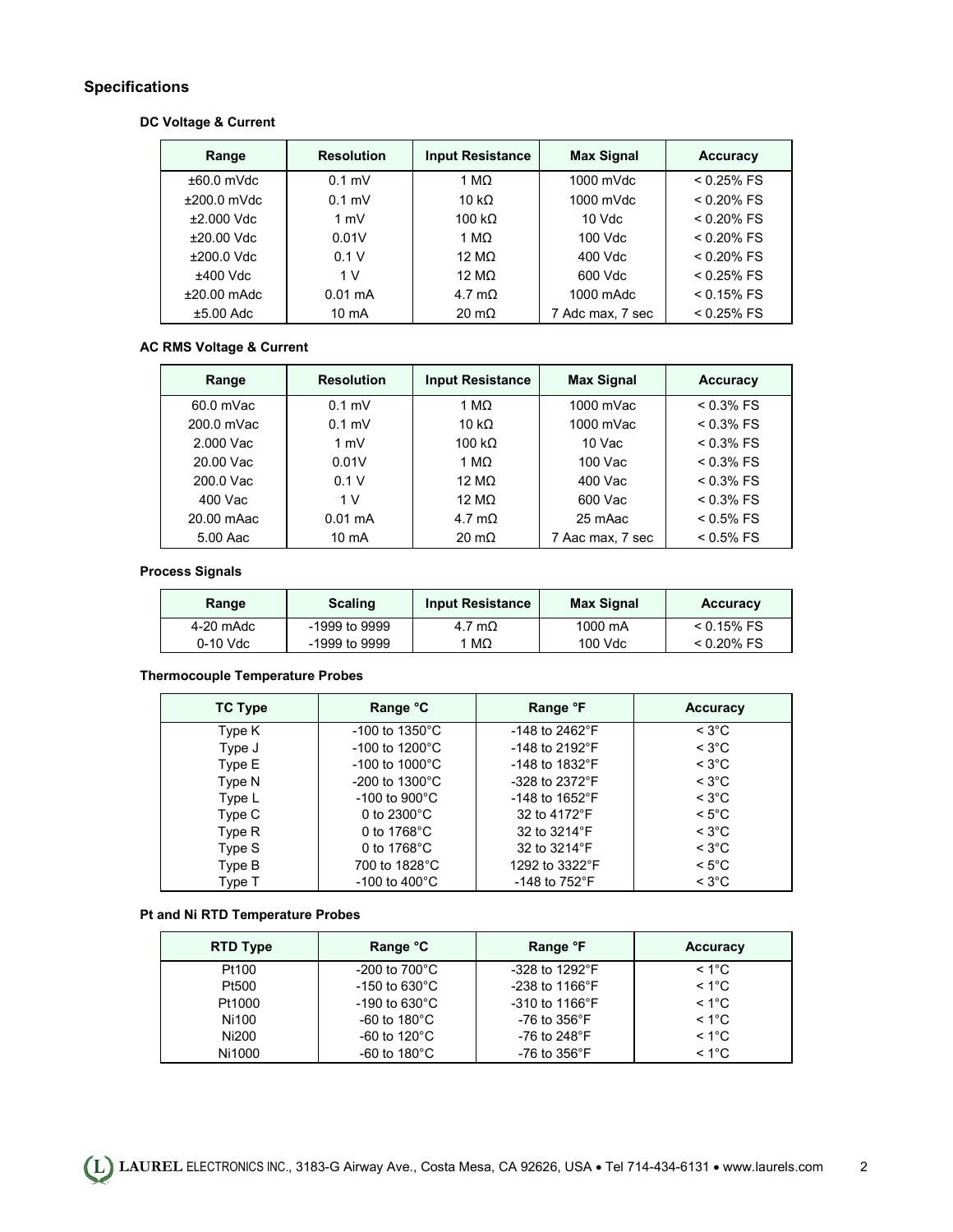## **NTC Thermistors** (negative temperature coefficient)

| R <sub>25</sub> Values | <b>Beta Values</b> | <b>Resolution</b>    | <b>Accuracy</b>           |
|------------------------|--------------------|----------------------|---------------------------|
| 100Ω to 100.00 kΩ      | 2000 to 5500       | 1° or 0.1°. °C or °F | $\leq$ 1.5% of resistance |

## **PTC Thermistors** (positive temperature coefficient)

| <b>Main Series</b> | Range °C          | Range °F     | <b>Accuracy</b> |
|--------------------|-------------------|--------------|-----------------|
| <b>KTY-121</b>     | -55 to 150°C $\,$ | -67 to 302°F | $< 1^{\circ}$ C |
| KTY-210, KTY-220   | -55 to 150°C $\,$ | -67 to 302°F | < 1°C           |

**Resistance** 

| Range                 | <b>Resolution</b> | <b>Bias Current</b> | <b>Accuracy</b> |
|-----------------------|-------------------|---------------------|-----------------|
| 0 to 5.000 k $\Omega$ | 1 Ω               | 926 to 64 µA        | $< 0.5\%$ FS    |
| 0 to 50.00 k $\Omega$ | 10 $\Omega$       | 86 to 20 µA         | $< 0.5\%$ FS    |

#### **Potentiometer**

| <b>Potentiometer Range</b> | <b>Default Scaling</b> | Resistance     | Accuracy     |
|----------------------------|------------------------|----------------|--------------|
| 50Ω to 100.00 kΩ           | 0 to 100.0 $\Omega$    | 200 Ω to 50 kΩ | $< 0.5\%$ FS |

## **Applicable to All Signal Types**

| <b>Display</b>                          |                                                                               |
|-----------------------------------------|-------------------------------------------------------------------------------|
| Digital readout                         | 4 red LED digits, 7-segment, 14.2 mm (.56") digit height, 5 brightness levels |
| Display range                           | -1999 to 9999                                                                 |
| Update time                             | 300 msec                                                                      |
| Sensor break indication                 | Display of "h.ovr" for overrange, "h.udr" for underrange                      |
| Indicator lamps                         | 2 red LED alarm indicators                                                    |
| <b>Power</b>                            |                                                                               |
| Universal voltage                       | 18 to 265 Vac/dc                                                              |
| Power consumption                       | < 1.5W meter only, < 2.5W meter with options                                  |
| Isolation                               | 2500 Veff                                                                     |
| Analog Output (1AOT option)             |                                                                               |
| Output level                            | 4-20 mA, active or passive (selectable at connector)                          |
| Maximum load                            | 350 $\Omega$ active, 700 $\Omega$ passive                                     |
| Scaling                                 | Zero and full scale adjustable from -1999 to +9999 counts                     |
| Accuracy                                | $< 0.5\%$ FS                                                                  |
| Update time                             | 400 ms                                                                        |
| Isolation                               | 1000 Vdc                                                                      |
|                                         | Relay Outputs (1RL option for slot 1 or 2RL option for slot 2)                |
| Relay type                              | Single 3-contact relay (NC, NO, common)                                       |
| Current rating                          | 8A at 250 Vac                                                                 |
| Isolation                               | 2500 Vrmd                                                                     |
| <b>RS485</b> (1RS485 option for slot 1) |                                                                               |
| Protocol                                | Modbus RTU                                                                    |
| Programmable addresses                  | $1 - 247$                                                                     |
| Supported function code                 | $4$ = "read the register"                                                     |
| Data rates                              | 9600 or 4800 baud                                                             |
| Isolation                               | 1000 Vdc                                                                      |
| <b>Environmental</b>                    |                                                                               |
| Operating temperature                   | 0°C to 50°C                                                                   |
| Storage temperature                     | -20 $^{\circ}$ C to 70 $^{\circ}$ C                                           |